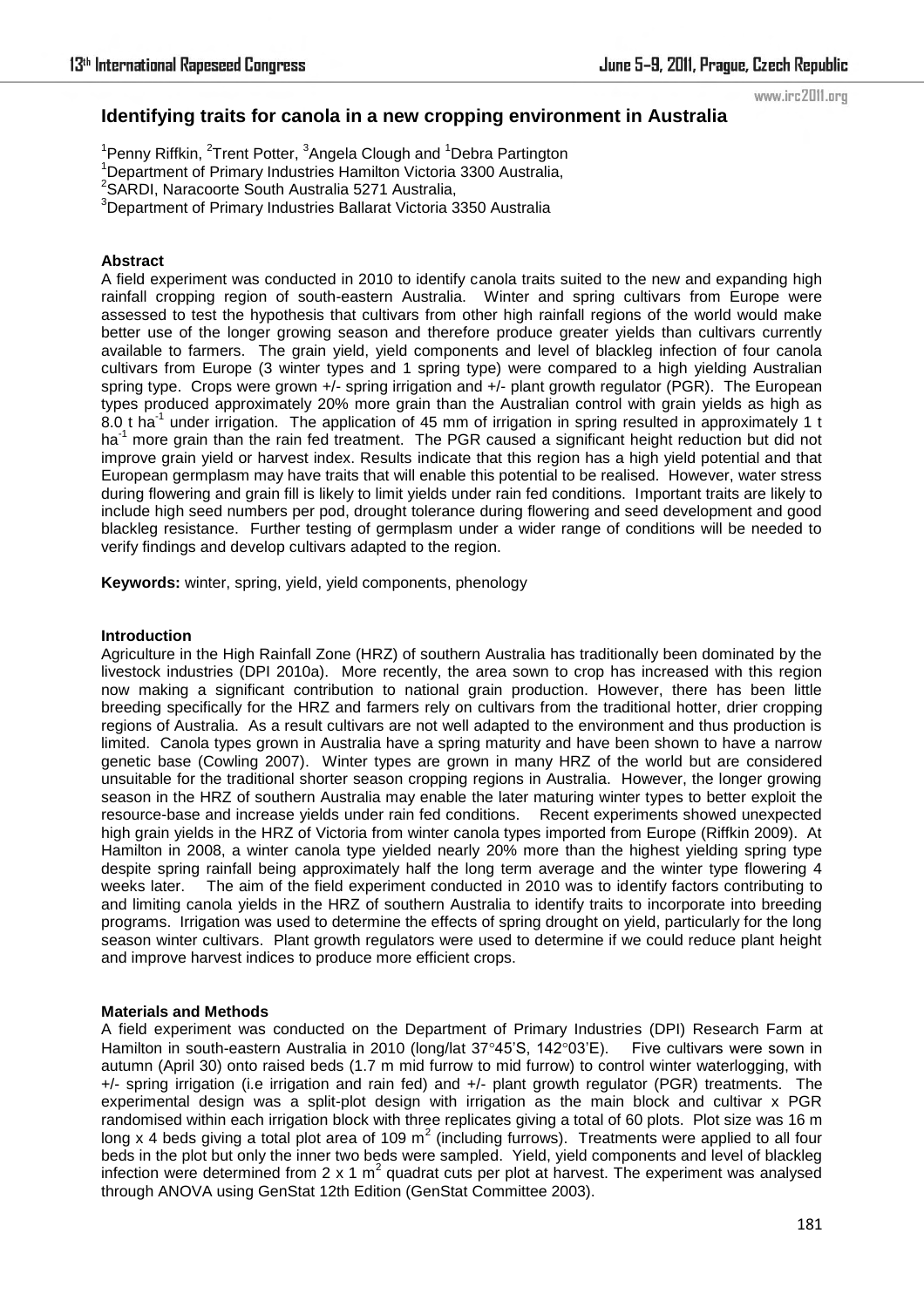Cultivars included three European winter types, CBI206, Taurus and CBW03, one spring European type, CBI8802 and one Australian spring type, Hyola50. Hyola50 was selected as a high yielding cultivar for the region based upon long term cultivar evaluation experiments (DPI 2010b). All cultivars were conventional hybrids. Soil moisture was monitored from one plot in each of the irrigation replicates using gypsum blocks. Irrigation was applied to the irrigation  $+$  plots when the readily available water readings were between 30 and 50 kPa at a depth of 30 cm. The total amount of irrigation applied was 44.8 mm with 7.5 mm applied on 26 Oct and 2 Dec and 14.9 mm applied on 28 Oct and 19 Nov. An experimental growth regulator was applied when the bud had extended to between 30 and 50 cm (Aug 9 and Sep 17 for the spring and winter types respectively). Daily minimum and maximum screen temperatures (°C) and rainfall (mm) data was collected from the DPI weather station approximately 500 m from the site.

#### **Results**

Climatic conditions were ideal as the crop reached flowering, pod formation and seed development with a cool, wet finish to the season. Annual and growing season rainfall (GSR: April to November) was higher than the long term average mainly due to high August and December rainfall. The crop was not exposed to frost (temperatures <0°C) or extreme, high temperatures during flowering and grain fill (Figure 1).



**Figure 1**: (A) long-term average (grey bars) and 2010 (black bars) rainfall and (B) minimum (dotted line) and maximum (solid line) temperature data in 2010 at Hamilton.

The winter canola types

reached the bud and flowering stages of development approximately 4 weeks later than the spring types. The European cultivars matured approximately 10 (spring type) and 16 (winter types) days later than the Australian spring type (Table 1).

**Table 1:** Dates of phenological development for the Australian spring type (Hyola50), the European spring type (CBI8802) and 3 European winter types (CBI206, Taurus and CBW03) at Hamilton in 2010.

|                     | Hvola <sub>50</sub> | CBI8802    | CBI206    | Taurus    | CBW03      |
|---------------------|---------------------|------------|-----------|-----------|------------|
| <b>Bud</b>          | 21-Jul              | $21 -$ Jul | 23-Aug    | 23-Aug    | $23 - Aug$ |
| <b>First Flower</b> | 30-Aug              | 30-Aug     | 30-Sep    | 2-Oct     | 30-Sep     |
| Harvest (Rain fed)  | $30 - Nov$          | 9-Dec      | $15$ -Dec | $15$ -Dec | $15$ -Dec  |
| Harvest (Irrigated) | $30 - Nov$          | $10 - Dec$ | 16-Dec    | $16$ -Dec | $16$ -Dec  |

Grain yields were significantly (*P<*0.001) greater from the European cultivars than the Australian cultivar and significantly greater under irrigation than the rain fed treatments. The PGR significantly reduced plant height (*P<*0.001) but had no effect on grain yield or harvest index. There were no significant interactions between treatments. Yields ranged from 5.7 t ha<sup>-1</sup> for rain fed Hyola50 to 8.0 t ha<sup>-1</sup> for the winter type CBI206 under irrigation (data not shown). The European cultivars produced up to 6.8 t ha<sup>-1</sup> under rain fed conditions with yields more than 1 t ha<sup>-1</sup> greater than Hyola50 regardless of irrigation treatment. The grain yields of both European types were not significantly different from each other. Higher grain yields from the European types were the result of more seeds pod<sup>-1</sup>. Greater grain yield from the irrigation treatment was the result of more pods m<sup>-2</sup> and heavier seeds (Table 2). Blackleg was not detected in any of the cultivars and therefore did not impact on the results.

**Table 2:** Yield and yield components for cultivar and irrigation treatments at Hamilton in 2010. Cultivar variables are the mean of the +/- irrigation and +/- plant growth regulator (PGR) treatments. The Australian spring control was Hyola50, the European spring type was CBI8802 and European winter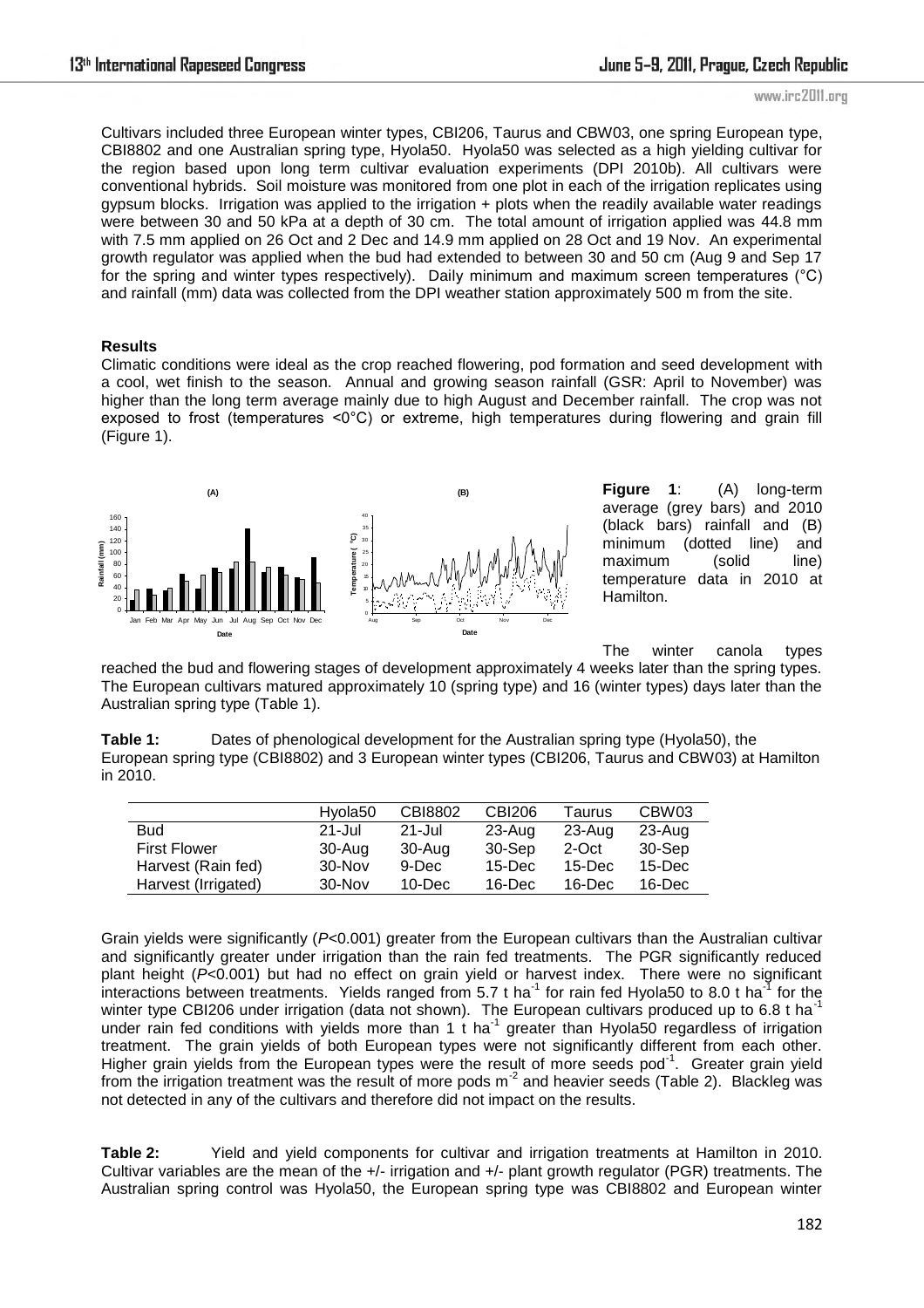www.irc2011.org

types were CBI206, CBW03 and Taurus. Irrigation variables are the mean of the cultivar and PGR treatments. A total of 45 mm of irrigation was applied in 4 applications between Oct 26 and Dec 2. There were no significant interactions between the treatments.

|                                                  | Yield<br>Grain           | <b>Pods</b> | <b>Seeds</b> | Wt<br>Seed | HI      | height<br><b>Plant</b> |  |  |  |  |
|--------------------------------------------------|--------------------------|-------------|--------------|------------|---------|------------------------|--|--|--|--|
|                                                  | DM (t ha <sup>-1</sup> ) | $m^{-2}$    | $pod^{-1}$   | (mg)       |         | (cm)                   |  |  |  |  |
| Cultivar (mean of Irrigation and PGR treatments) |                          |             |              |            |         |                        |  |  |  |  |
| Hyola <sub>50</sub>                              | 6.06                     | 11151       | 12.3         | 4.29       | 0.341   | 163.6                  |  |  |  |  |
| CBI8802                                          | 7.26                     | 9526        | 17.7         | 4.22       | 0.356   | 192.1                  |  |  |  |  |
| <b>CBI206</b>                                    | 7.36                     | 8980        | 19.9         | 4.10       | 0.373   | 180.7                  |  |  |  |  |
| CBW03                                            | 7.20                     | 8521        | 22.5         | 3.69       | 0.366   | 172.8                  |  |  |  |  |
| Taurus                                           | 7.12                     | 8985        | 23.2         | 3.45       | 0.370   | 174.4                  |  |  |  |  |
| F Prob                                           | < 0.001                  | < 0.001     | < 0.001      | < 0.001    | < 0.001 | < 0.001                |  |  |  |  |
| <b>LSD</b>                                       | 0.588                    | 927.9       | 0.99         | 0.128      | 0.0131  | 4.91                   |  |  |  |  |
|                                                  |                          |             |              |            |         |                        |  |  |  |  |
| Irrigation (mean of Cultivar and PGR treatments) |                          |             |              |            |         |                        |  |  |  |  |
| + irrigation                                     | 7.48                     | 9898        | 19.3         | 4.04       | 0.367   | 178.0                  |  |  |  |  |
| Rain fed                                         | 6.51                     | 8967        | 19.0         | 3.86       | 0.356   | 175.4                  |  |  |  |  |
| F Prob                                           | < 0.001                  | < 0.001     | ns           | 0.046      | 0.022   | ns                     |  |  |  |  |
| <b>LSD</b>                                       | 0.045                    | 78.2        |              | 0.172      | 0.0076  |                        |  |  |  |  |

### **Discussion**

Significantly (*P<*0.001) greater yields from the European germplasm compared to the high yielding Australian cultivar support the hypothesis that the cultivars currently available to farmers are not able to fully exploit resources in the HRZ. These results support findings from previous experiments at the same location (Riffkin 2009) and indicate that greater productivity may be achieved in the HRZ of southern Australia by introducing new genetic material. Grain yields in excess of 6.5 t ha<sup>-1</sup> under rain fed conditions show that the HRZ of south-eastern Australia has a high yield potential. However, the greater yields achieved under irrigation suggest that soil moisture stress in spring will have a major impact on grain yield through fewer pod numbers and lower seed weights. Given the high rainfall in 2010, it is possible that in a year with rainfall closer to the long term average, moisture stress in spring will reduce grain yields particularly for the later maturing winter types. However, most of the additional rain in 2010 fell during periods unlikely to benefit the crop; either increasing the risk of waterlogging (August) or occurring after grain fill (December). To assess the potential and limitations of the European cultivars and to identify important traits for the region, a better understanding of the effects of environment on grain yield will be needed. This will require further testing of European and Australian cultivars over a wider range of seasons and locations. Although not present in this experiment, blackleg is the most important disease of canola in Australia and has the greatest impact on yield in the higher rainfall, more intensive canola growing areas. It is therefore critical that imported or newly developed germplasm has good resistance to blackleg.

## **Conclusion**

The HRZ of south-eastern Australia has a high yield potential but for this potential to be realised, new traits will need to be introduced. Important traits are likely to include high seed numbers per pod, drought tolerance during flowering and seed development and good blackleg resistance. Further testing of germplasm under a wider range of conditions will be needed to verify findings and develop cultivars adapted to the region.

#### **Acknowledgements**

We are grateful to Canola Breeders for NPZ Lembke germplasm and Pacific Seeds for RAPS GbR germplasm and to BASF for supplying the plant growth regulator. We also thank Irma Grimmer and Jamie Smith for technical support. The project was funded by the Department of Primary Industries, Victoria, Australia.

## **References**

Cowling, W. A., 2007: Genetic diversity in Australian canola and implications for crop breeding for changing environments. Field Crops Research, 104, 103-111.